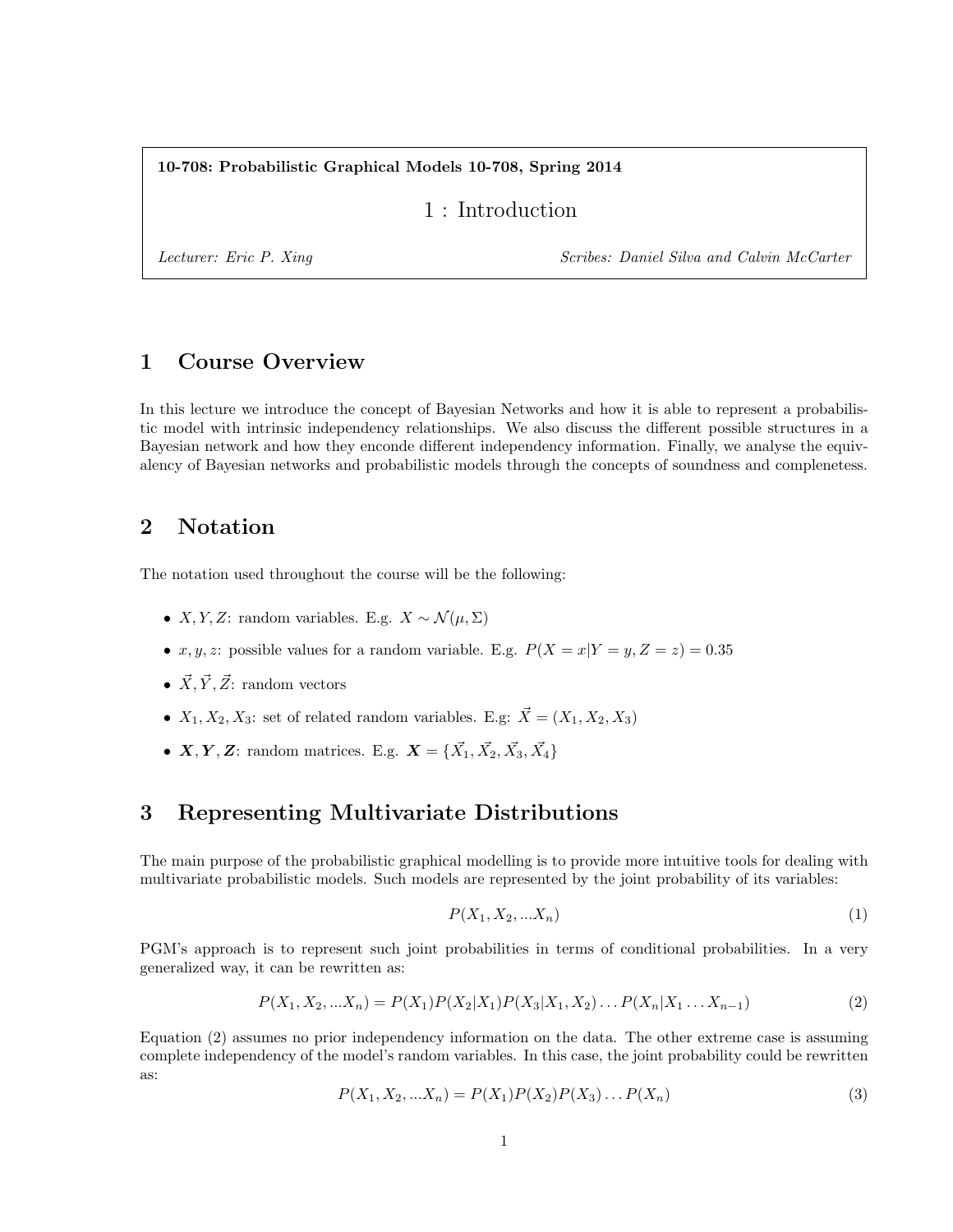On the one hand (Equation 2), we have a very general representation of the model, with no restrictions and able to correctly represent any probabilistic model. Nevertheless, it is clearly inefficient, both computationally and intuitively, since it requires the allocation of a huge probability table (if the variables are discrete and with k possible values, the number of entries in that table is of order  $O(k^n)$ ). On the other hand (Equation 3), we have a model that, despite being very efficient computationally (requiring  $O(kn)$  memory, instead of an exponential amount), is extremely restrictive in terms of modelling hypotheses. It assumes that all variables are independent, which is far from being the case in most of real-world problems. Probabilistic graphical models will usually target a middle-ground between these two extremes: it tries to find a compromise between computational efficiency and reasonable modelling capacity by assuming an intermediate degree of dependency among the model variables.

# 4 Graphical Model Illustration: The Dishonest Casino

Imagine a casino game where you bet against the casino. Each one bets \$1 and rolls a die and the player with largest number wins the \$2. Now imagine you are playing this game for quite a while and that you realize the casino is rolling the number 6 with an unexpectedly high frequency, to the point where you start getting suspicious that their die is loaded, or at least that they are switching between a fair die and a loaded die.

Such a situation would make you ask three questions:

- 1. EVALUATION: How statistically likely is that sequence of results, considering a "fair die model" ?
- 2. DECODING: What portions of the sequence were generated by a loaded die ?
- 3. LEARNING: How loaded is the loaded die (how skewed are the outcome probabilities) and how often is the casino switching between fair and loaded dice?

There are three steps we must follow in order to model this problem and answer the questions above: selecting the variables for the model, selecting the structure of the model, and selecting the associated probabilities. Let's do it for this example:

- 1. Selecting the variables: We select  $X_n$  as being the observed outcome of the  $n-th$  die and  $Y_n$  the binary hidden variable that represents if the die used for the  $n - th$  outcome was loaded or not.
- 2. Selecting the structure: This problem is a clear example of a generative model and we will choose a structure that properly represents it (see Figure 1). We assume there is a strategy for picking the dice (that is the reason we have  $Y_t \to Y_{t+1}$ ) and that the choice of the die at the time t will be responsible for the rolling outcome at time t (which is why we have the relationships  $Y_t \to X_t$ )
- 3. Selecting the probabilities: We'll select the probabilities associated with the variables and structure described above. Probabilities such as the probabilities of rolling specific numbers for the fair and loaded dices or the probability of switching between loaded and fair dice. We also consider that the same strategy for the die picking is used at any given time, which means that for all  $t P(Y_{t+1}|Y_t)$  and  $P(X_t|Y_t)$  follow the same distribution.

The final outcome of such a modelling is shown in Figure 1. That particular structure is known as a Hidden Markov Model (HMM) and is highly used in pattern recognition tasks such as POS tagging or speech recognition.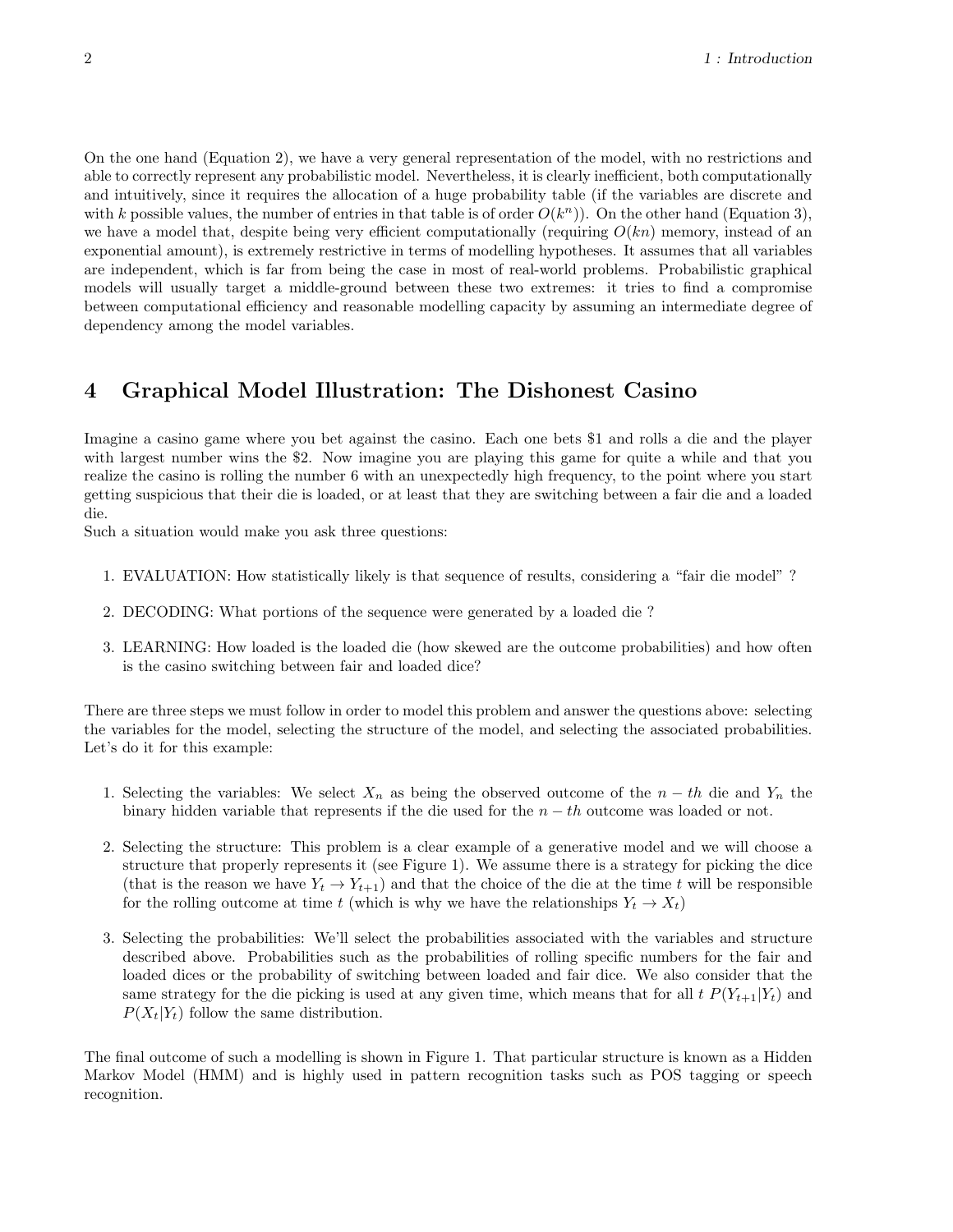

Figure 1: Bayesian network model for the dishonest casino illustration

### 5 Bayesian Networks

### 5.1 Introduction

A Bayesian Network (BN) is a probabilistic graphical model that represents a probability distribution through a directed acyclic graph (DAG) that encodes conditional dependency and independency relationships among variables in the model. In this specific graph structure, nodes represent random variables, and each directed edge represents a dependency relationship between the two variables it connects.

#### 5.2 Factorization Theorem

The Factorization Theorem provides the most general form of the joint probability distribution of the model that is consistent with the graph factors according to "node given its parents". Intuitively, this theorem states the "Bayesian Network's version" of the joint probability, which is the model's compromise between Equations (2) and (3). The theorem states that the joint probability is the product of the probability of each node conditioned to its parents:

$$
P(X_1, X_2, \dots, X_n) = \prod_{i=1:n} P(X_i | Parents(X_i))
$$
\n<sup>(4)</sup>

#### 5.3 Local Structures & Independencies

In order to extract all the conditional probability information encoded in a Bayesian network we must be able to properly interpret its structure. The understanding of the three local structures represented in Figure 2 will allow us to interpret such models.

- Cascade: this local structure is represented in Figure 2(a). The information it encodes is  $(X \perp Z|Y)$ , i.e. the observation of  $Y$  decouples  $X$  and  $Z$ .
- Common Cause: this local structure is represented in Figure 2(b). The information it encodes is  $(X \perp Z|Y)$ , i.e. the observation of Y decouples X and Z.
- Common Effect: this local structure, also known as v-structure, is represented in Figure  $2(c)$ . The information it encodes is that  $X$  and  $Z$  are independent if no prior information is know, but that they are both dependent if Y is observed (the observation of Y couples X and Z). This coupling effect is also known by the name of "explaining away". The main intuition here is that if an effect has two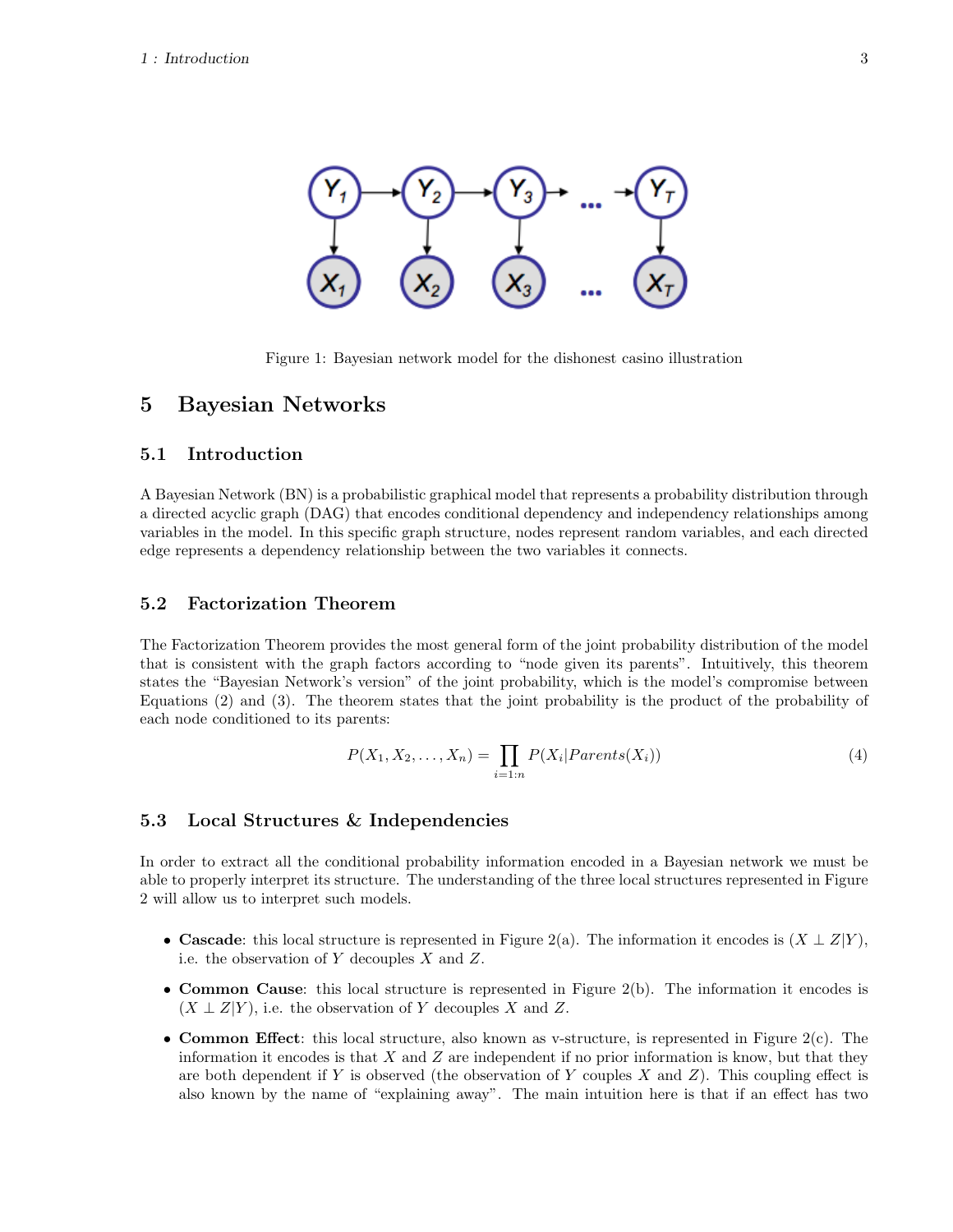

Figure 2: Local structures in Bayesian network

possible causes, observing one of the causes would "explain away" the second cause, making it less likely to be observed.

#### 5.4 Introduction to I-maps

The basic idea of I-maps is that we want independence between variables in the joint distribution to correspond to some notion of separation in the graph (and vice versa). Intuitively, a graph  $G$  is an I-map of a distribution P if every independence assertion implied by  $G$  is also implied by P. Thus, for  $G$  to be an I-map of  $P$ , it is necessary that  $G$  does not mislead us regarding independencies in  $P$ . However,  $P$  may have additional independence assertion that are not reflected in G.

More formally, let P be a distribution over  $\boldsymbol{X}$ . We define  $I(P)$  to be the set of independence assertions of the form  $(X \perp Y | Z)$  that hold in P, and similarly  $I(K)$  to be the set of independence assertions associated with graph object K. We say that K is an I-map for a set of independencies I if  $I(K) \subseteq I$ . Based on these definitions, we now say that G is an I-map for P if G is an I-map for  $I(P)$ , where  $I(G)$  is the set of independencies associated with G.

#### 5.5 Markovian Independence Assumptions

The structure of G asserts independence relations that reflect both local Markov assumptions and global Markov assumptions. Let us consider  $G$ , a directed acyclic graph whose nodes represent random variables  $X_1, ..., X_n$ . The local Markov assumption is that each node  $X_i$  is independent of its nondescendants given its parents.

More formally, Let  $Pa_{X_i}$  denote the parents of  $X_i$  in G, and NonDescendants<sub> $X_i$ </sub> denote the variables in the graph that are not descendants of  $X_i$ . Then G encodes the following set of local conditional independence assumptions  $I_l(G)$ :  $X_i \perp$  NonDescendants<sub> $X_i$ </sub> |  $Pa_{X_i}$  :  $\forall i$ .

The global Markov assumptions are related to the notion of D-separation. Two nodes  $X$  and  $Y$  are Dseparated given node  $Z$  if they are conditional independent given  $Z$ . There are two equivalent ways to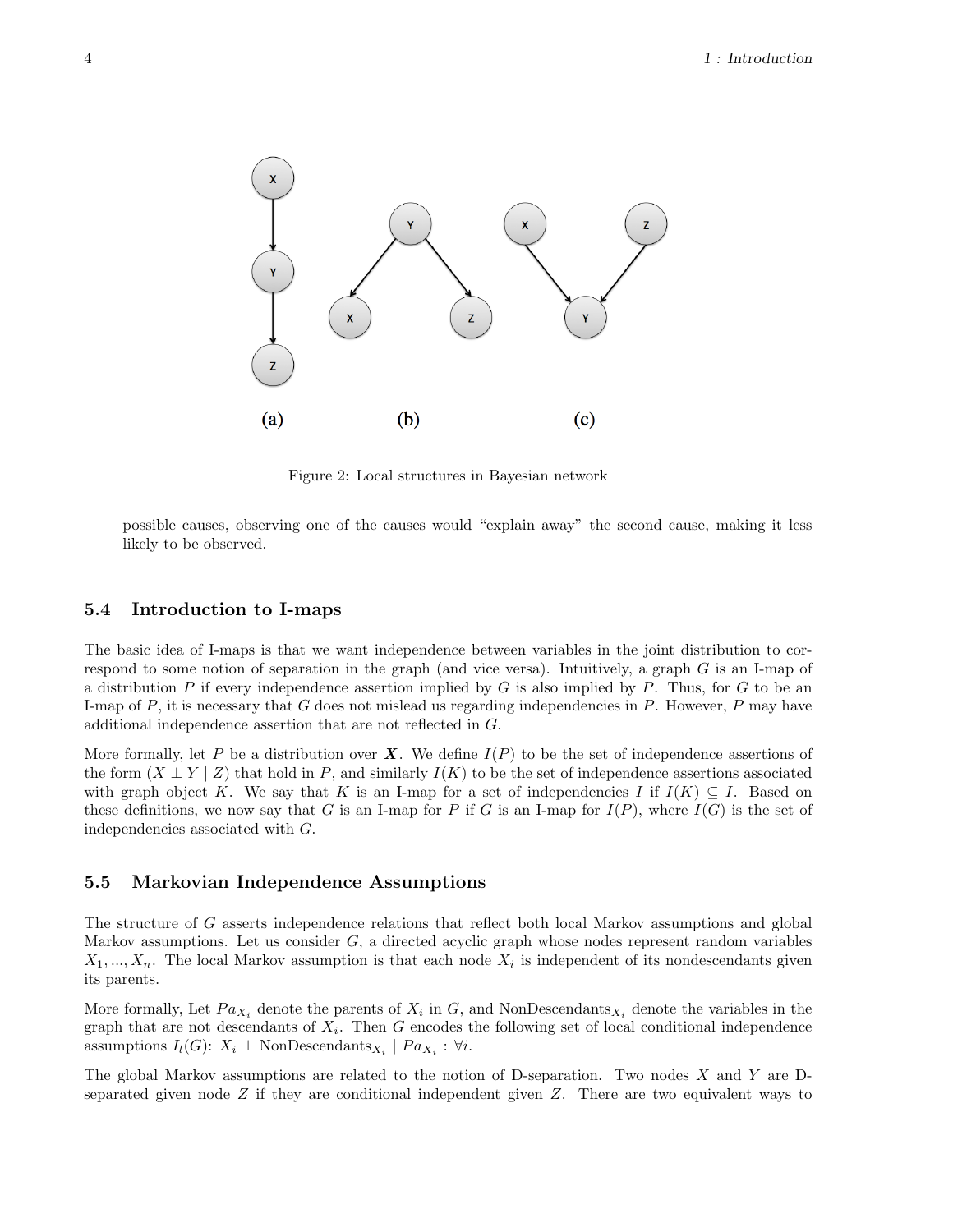establish D-separation in a graph. The first involves derivation of the "moralized" ancestral graph, while the other requires classifying trails as either "active" or "inactive".

To get the moralized ancestral graph, we first construct the ancestral graph which includes only variables  $X, Y, Z$ , and all the ancestors of any of these variables (their parents, their parents' parents, etc.). We then "moralize" the ancestral graph by "marrying the parents", inserting an undirected edge between any two variables in the ancestral graph that have a common child.

A trail is a path between three variables, for simplicity  $X, Y$ , and  $Z$ . There are exactly four ways this trail can be active:

- Causal Trail  $X \to Z \to Y$ : active iff Z is not observed.
- Evidential Trail  $X \leftarrow Z \leftarrow Y$ : active iff Z is not observed.
- Common Cause  $X \leftarrow Z \rightarrow Y$ : active iff Z is not observed.
- Common Effect  $X \to Z \leftarrow Y$ : active iff Z (or any of its descendents) is observed.

Notice that common effect bahaves differently than the other kinds of active trails. The others are activated by having the "middle" node unobserved, but common effect is activated by observations.

With either criterion for establishing D-separation, we can finally define  $I_q(G)$  to be all the independence properties that correspond to D-separation:  $I(G) = \{X \perp Y \mid Z : \text{dsep}_G(X \perp Y \mid Z)\}.$ 

#### 5.6 Quantitative Specification of Probability Distributions

Separation properties in the graph imply independence properties about the associated variables. The equivalence theorem states that:

• For a graph G, let  $D_1$  denote the family of all distributions that satisfy  $I(G)$ . Let  $D_2$  denote the family of all distributions that factor according to G. Then  $D_1 \equiv D_2$ .

For the graph to be useful, any conditional independence properties we can derive from the graph should hold for the probability distribution that the graph represents. Because of the Equivalence Theorem, we can specify distributions P as a set of conditional probability density (CPD) functions, one for each variable conditioned on its parents. A CPD function for a variable allows us to compute its probability distribution given the values of its parents. For discrete-valued distributions, these can be represented as the familiar conditional probability tables (CPTs).

#### 5.7 Soundness & Completeness

D-separation is sound with respect to the Bayesian Network Factorization Theorem. Soundness is a desirable property because it means that if a distribution P factorizes according to G, then  $I(G) \subseteq I(P)$ . We would also like the "completeness" property: for any distribution P that factorizes over G, if  $(X \perp Y | Z) \in I(P)$ , then  $dsep_G(X \perp Y \mid Z)$ . Equivalently, we may ask: if X and Y are not d-separated given Z in G, then are X and Y are dependent in all distributions  $P$  that factorize over G? This is false, because a distribution that factorizes over G may yet contain additional "accidental" independencies not asserted by the graph structure. For example, a distribution for "accidentally" independent A and B will still factorize over a graph where  $A \rightarrow B$ .

More formally we have the two following theorems: